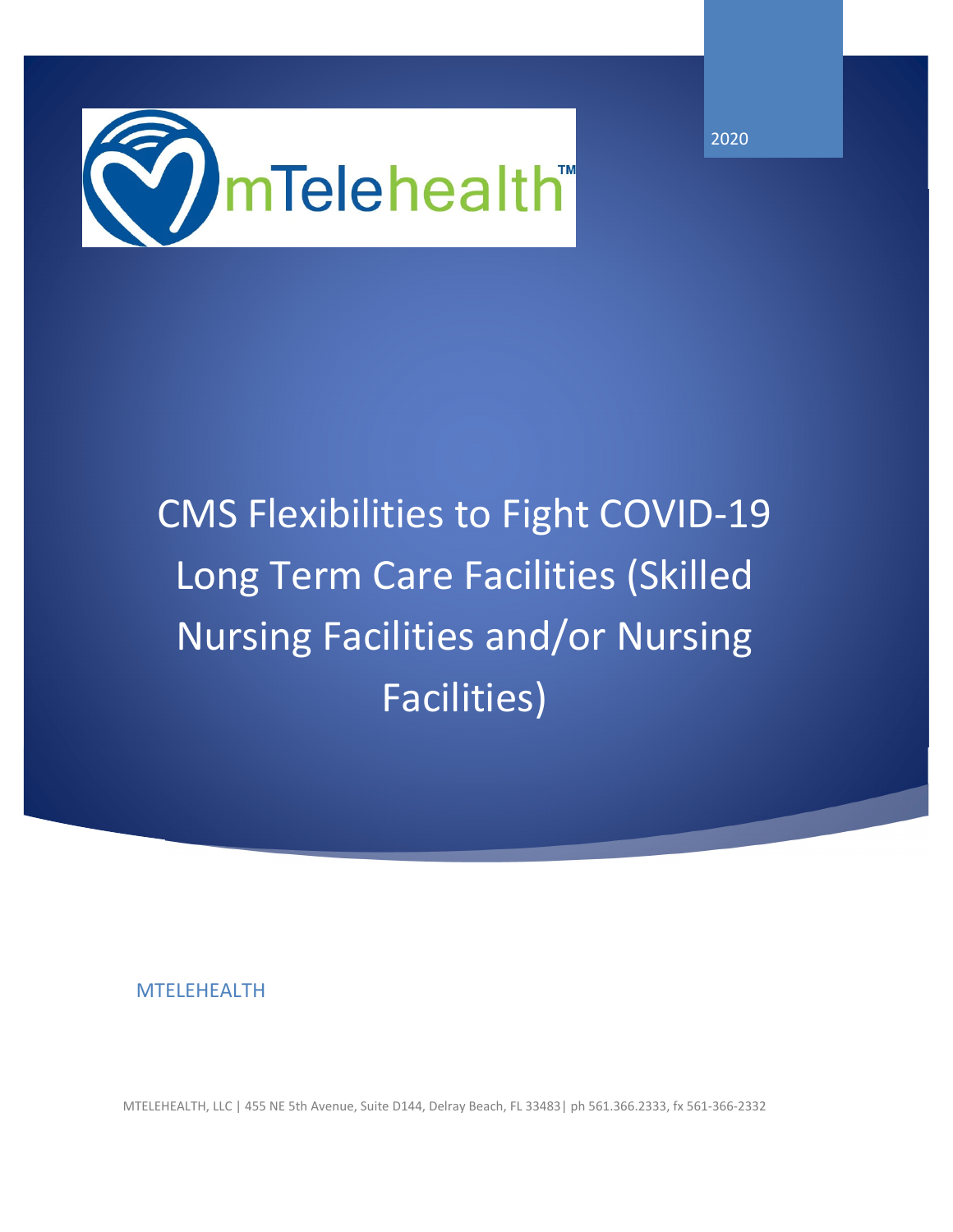

# **Long Term Care Facilities (Skilled Nursing Facilities and/or Nursing Facilities): CMS Flexibilities to Fight COVID-19**

Since the beginning of the COVID-19 Public Health Emergency, the Trump Administration has issued an unprecedented array of temporary regulatory waivers and new rules to equip the American healthcare system with maximum flexibility to respond to the 2019 Novel Coronavirus (COVID-19) pandemic. These temporary changes will apply immediately across the entire U.S. healthcare system for the duration of the emergency declaration. The goals of these actions are to 1) expand the healthcare system workforce by removing barriers for physicians, nurses, and other clinicians to be readily hired from the community or from other states; 2) ensure that local hospitals and health systems have the capacity to handle a potential surge of COVID-19 patients; this includes temporary expansion sites (also known as CMS Hospital Without Walls); 3) increase access to telehealth in Medicare to ensure patients have access to physicians and other clinicians while keeping patients safe at home; 4) expand in-place testing to allow for more testing at home or in community based settings and establish data reporting vehicles that are critical to addressing the pandemic; and 5) put Patients Over Paperwork to give temporary relief from many paperwork, reporting and audit requirements so providers, health care facilities, Medicare Advantage and Part D plans, and States can focus on providing needed care to Medicare and Medicaid beneficiaries affected by COVID-19.

# *Patients Over Paperwork*

• *Physical Environment*: Provided that the State has approved the location as one that sufficiently addresses safety and comfort for patients and staff, CMS is waiving requirements under 42 CFR §483.90 to allow for a non-SNF/NF building to be temporarily certified as and available for use by a SNF in the event there are needs for isolation processes for COVID-19 positive residents which may not be feasible in the existing SNF structure to ensure care and services during treatment for COVID-19 is available while protecting other vulnerable adults. CMS believes this will also provide another measure that will free up inpatient care beds at hospitals for the most acute patients while providing beds for those still in need of care. CMS will waive certain conditions of participation and certification requirements for opening a SNF/NF if the state determines there is a need to quickly stand up a temporary COVID-19 isolation and treatment location. To assist with isolation needs, CMS is also temporarily allowing for rooms in a long-term care facility not normally used as a resident's room, to be used to accommodate beds and residents for resident care in emergencies and situations needed to help with surge capacity. Rooms that may be used for this purpose include activity rooms, meeting/conference rooms, dining rooms, or other rooms, as long as residents can be kept safe, comfortable, and other applicable requirements for participation are met. This can be done so long as it is not inconsistent with a state's emergency preparedness or pandemic plan, or as directed by the local or state health department.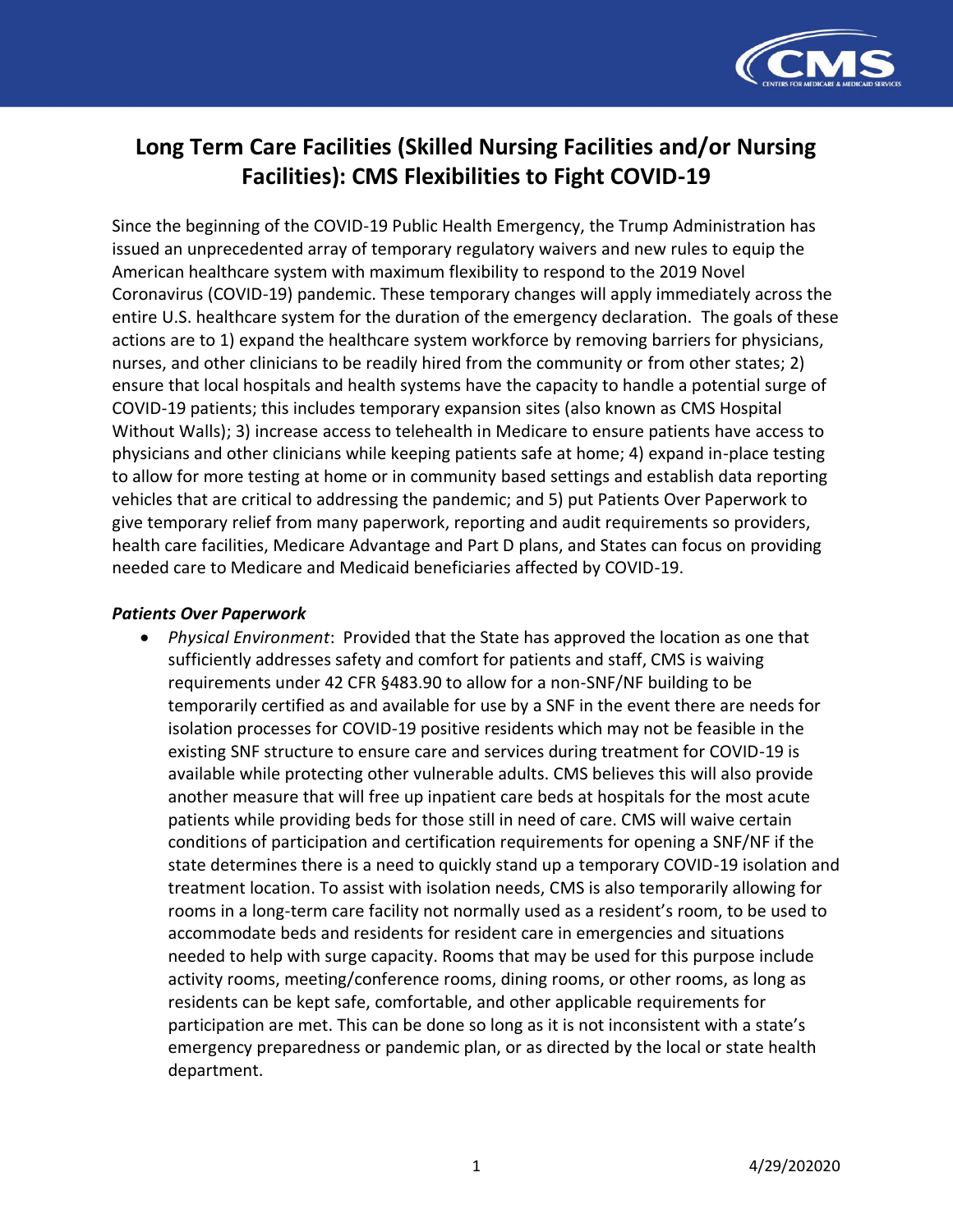

- *3- Day Prior Hospitalization*: Using the waiver authority under Section 1812(f) of the Social Security Act, CMS is temporarily waiving the requirement for a 3-day prior hospitalization for coverage of a skilled nursing facility (SNF) stay. This waiver provides temporary emergency coverage of SNF services without a qualifying hospital stay. In addition, for certain beneficiaries who exhausted their SNF benefits, it authorizes renewed SNF coverage without first having to start and complete a 60-day "wellness period" (that is, the 60-day period of non-inpatient status that is normally required in order to end the current benefit period and renew SNF benefits). This waiver will apply only for those beneficiaries who have been delayed or prevented by the emergency itself from commencing or completing the 60-day "wellness period" that would have occurred under normal circumstances. By contrast, if the patient has a continued skilled care need (such as a feeding tube) that is unrelated to the COVID-19 emergency, then the beneficiary cannot renew his or her SNF benefits under the Section 1812(f) waiver, as it is this continued skilled care in the SNF rather than the emergency that is preventing the beneficiary from beginning the 60-day "wellness period."
- *Reporting Minimum Data Set*: CMS is waiving 42 CFR §483.20 to provide relief to SNFs on the timeframe requirements for Minimum Data Set assessments and transmission.
- *Staffing Data Submission*: CMS is waiving 42 CFR 483.70(q) to provide relief to long term care facilities on the requirements for submitting staffing data through the Payroll-Based Journal system.
- *Waive Pre-Admission Screening and Annual Resident Review (PASRR):* CMS is allowing states and nursing homes to suspend these assessments for new residents for 30 days. After 30 days, new patients admitted to nursing homes with a mental illness (MI) or intellectual disability (ID) should receive the assessment as soon as resources become available.
- *Resident Groups:* CMS is waiving the requirements at §483.10(f)(5) to allow for residents to have the right to participate in-person in resident groups. This waiver would only permit the facility to restrict having in-person meetings during the national emergency given the recommendations of social distancing and limiting gatherings of more than ten people. Refraining from in-person gatherings will help prevent the spread of COVID-19.
- *Quality Assurance and Performance Improvement (QAPI).*CMS is modifying certain requirements in 42 CFR §483.75, which requires long-term care facilities to develop, implement, evaluate, and maintain an effective, comprehensive, data-driven QAPI program. Specifically, CMS is modifying §483.75(b)–(d) and (e)(3) to the extent necessary to narrow the scope of the QAPI program to focus on adverse events and infection control. This will help ensure facilities focus on aspects of care delivery most closely associated with COVID-19 during the PHE.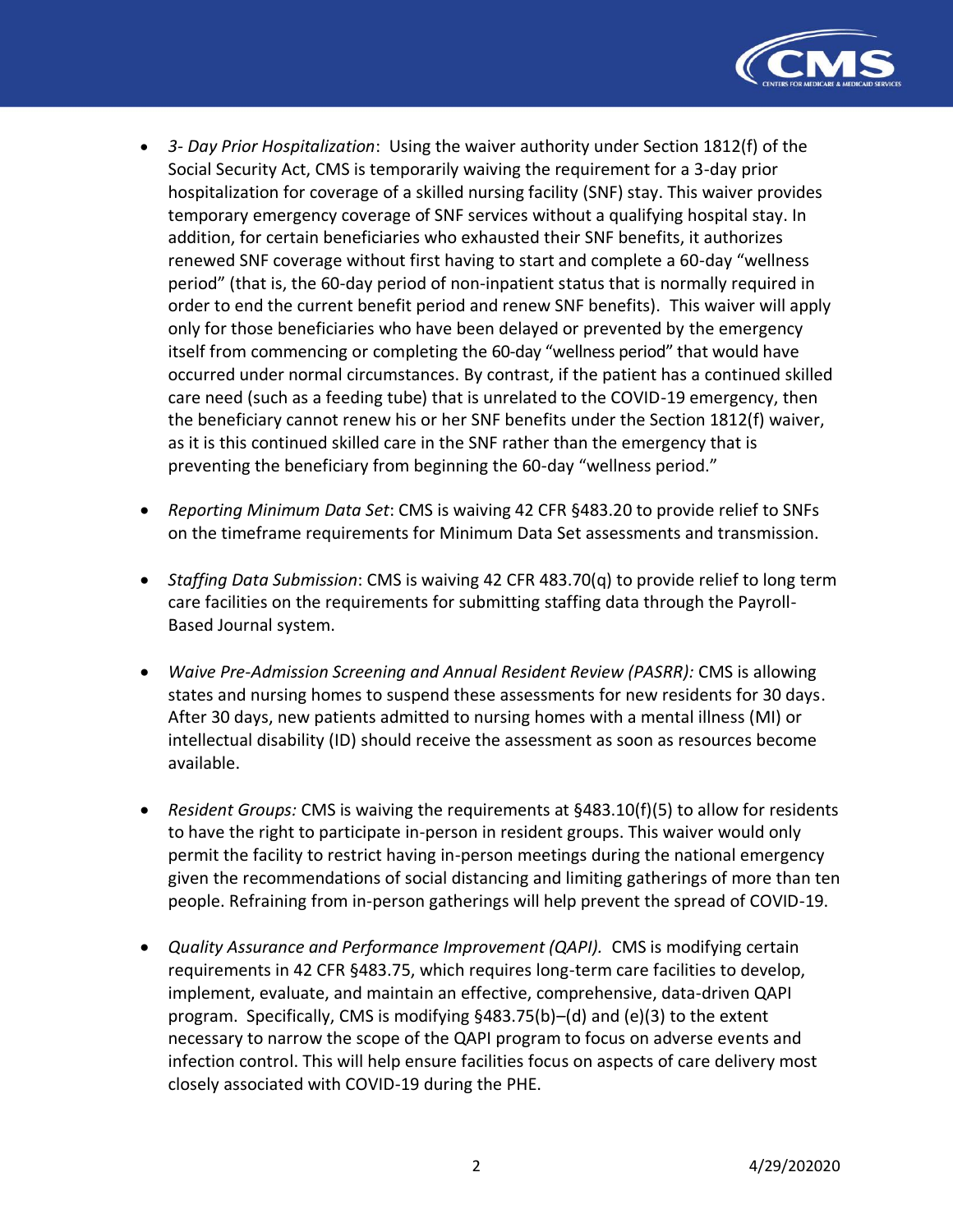

- *In-Service Training***:** CMS is modifying the nurse aide training requirements at  $\S$ 483.95(g)(1) for SNFs and NFs, which requires the nursing assistant to receive at least 12 hours of in-service training annually. In accordance with section 1135(b)(5) of the Act, we are postponing the deadline for completing this requirement throughout the COVID-19 PHE until the end of the first full quarter after the declaration of the PHE concludes.
- *Detailed Information Sharing for Discharge Planning for Long-Term Care (LTC) Facilities.* CMS is waiving the discharge planning requirement in §483.21(c)(1)(viii), which requires LTC facilities to assist residents and their representatives in selecting a post-acute care provider using data, such as standardized patient assessment data, quality measures and resource use. This temporary waiver is to provide facilities the ability to expedite discharge and movement of residents among care settings. CMS is maintaining all other discharge planning requirements, such as but not limited to, ensuring that the discharge needs of each resident are identified and result in the development of a discharge plan for each resident; and involving the interdisciplinary team, as defined at 42 CFR §483.21(b)(2)(ii), in the ongoing process of developing the discharge plan address the resident's goals of care and treatment preferences.
- *Clinical Records*. Pursuant to section 1135(b)(5) of the Act, CMS is modifying the requirement at 42 CFR  $§$ 483.10(g)(2)(ii) which requires long-term care (LTC) facilities to provide a resident a copy of their records within two working days (when requested by the resident). Specifically, CMS is modifying the timeframe requirements to allow LTC facilities ten working days to provide a resident's record rather than two working days.
- *Provider Enrollment*: CMS has established toll-free hotlines for all providers and Part A certified providers and suppliers establishing isolation facilities to enroll and receive temporary Medicare billing privileges. In addition, the following flexibilities are provided for provider enrollment:
	- o Waive certain screening requirements.
	- o Postpone all revalidation actions.
	- o Expedite any pending or new applications from providers.

## *Establish data reporting vehicle critical to addressing the pandemic*

• *Required Facility Reporting*: Under the new §483.80(g), CMS is requiring facilities to report COVID-19 cases in their facility to the CDC National Health Safety Network (NHSN) on a weekly basis. CDC and CMS will use information collected through the new NHSN Long-term Care COVID-19 Module to strengthen COVID-19 surveillance locally and nationally; monitor trends in infection rates; and help local, state, and federal health authorities get help to nursing homes faster. Nursing home reporting to the CDC is a critical component of the national COVID-19 surveillance system and to efforts to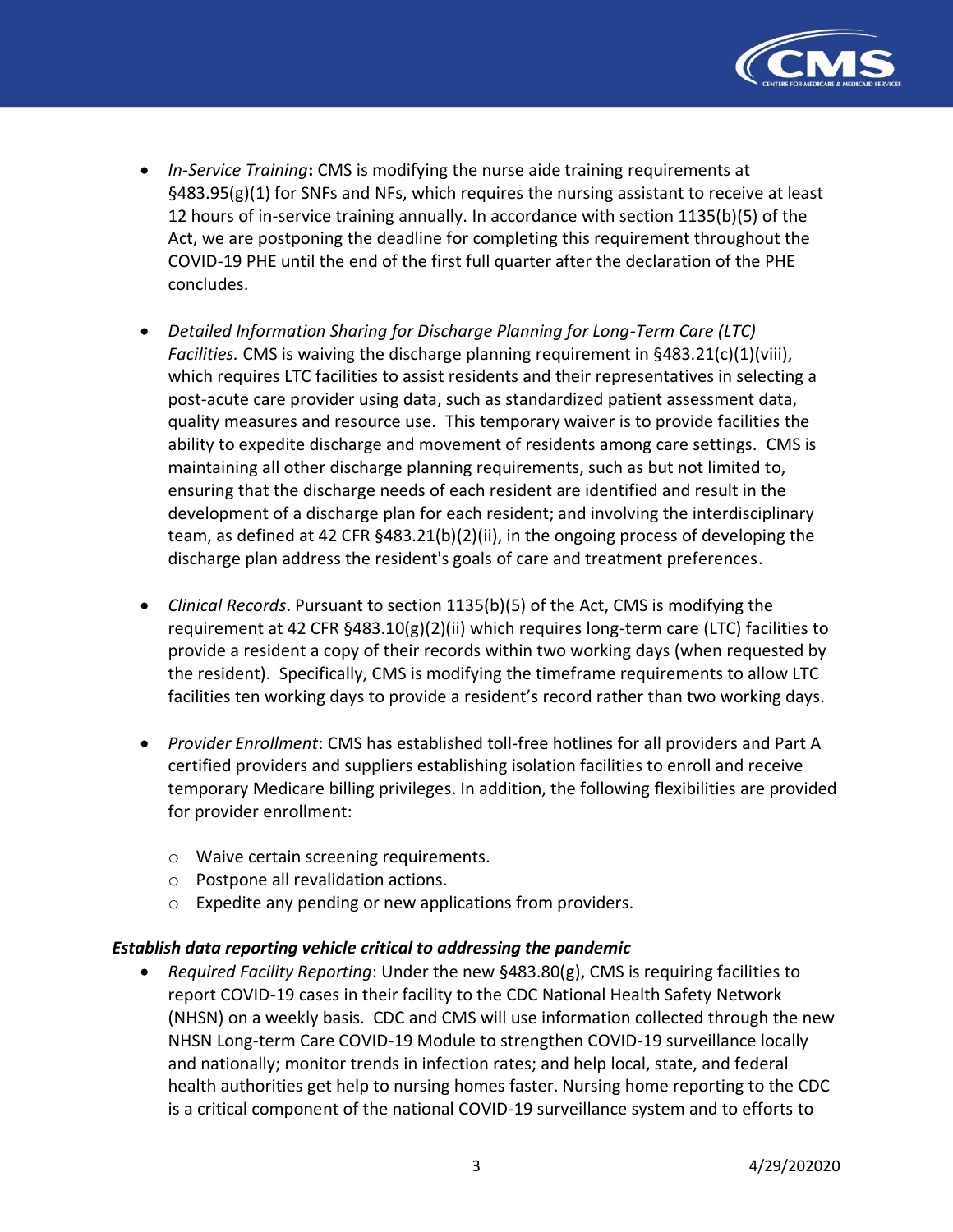

reopen America. The information will also be posted online for the public to be aware of how the COVID-19 pandemic is affecting nursing homes.

Facilities are also required to notify residents, their representatives, and families of residents in facilities of the status of COVID-19 in the facility, which includes any new cases of COVID-19 as they are identified. This action supports CMS' commitment to transparency so that individuals know important information about their environment, or the environment of a loved one.

#### *Payment*

• *Accelerated/Advance Payments*: In order to provide additional cash flow to healthcare providers and suppliers impacted by COVID-19, CMS expanded and streamlined the Accelerated and Advance Payments Program, which provided conditional partial payments to providers and suppliers to address disruptions in claims submission and/or claims processing subject to applicable safeguards for fraud, waste and abuse. Under this program, CMS made successful payment of over \$100 billion to healthcare providers and suppliers. As of April 26, 2020, CMS is reevaluating all pending and new applications for the Accelerated Payment Program and has suspended the Advance Payment Program, in light of direct payments made available through the Department of Health & Human Services' (HHS) Provider Relief Fund. Distributions made through the Provider Relief Fund do not need to be repaid. For providers and suppliers who have received accelerated or advance payments related to the COVID-19 Public Health Emergency, CMS will not pursue recovery of these payments until 120 days after the date of payment issuance. Providers and suppliers with questions regarding the repayment of their accelerated or advance payment(s) should contact their appropriate Medicare Administrative Contractor (MAC).

#### **Medicare appeals in Fee for Service, Medicare Advantage (MA) and Part D**

- CMS is allowing Medicare Administrative Contractors (MACs) and Qualified Independent Contractor (QICs) in the FFS program 42 CFR 405.942 and 42 CFR 405.962 and MA and Part D plans, as well as the Part C and Part D Independent Review Entity (IREs), 42 CFR 562, 42 CFR 423.562, 42 CFR 422.582 and 42 CFR 423.582 to allow extensions to file an appeal;
- CMS is allowing MACs and QICs in the FFS program 42 CFR 405. 950 and 42 CFR 405.966 and the Part C and Part D IREs to waive requirements for timeliness for requests for additional information to adjudicate appeals; MA plans may extend the timeframe to adjudicate organization determinations and reconsiderations for medical items and services (but not Part B drugs) by up to 14 calendar days if: the enrollee requests the extension; the extension is justified and in the enrollee's interest due to the need for additional medical evidence from a noncontract provider that may change an MA organization's decision to deny an item or service; or, the extension is justified due to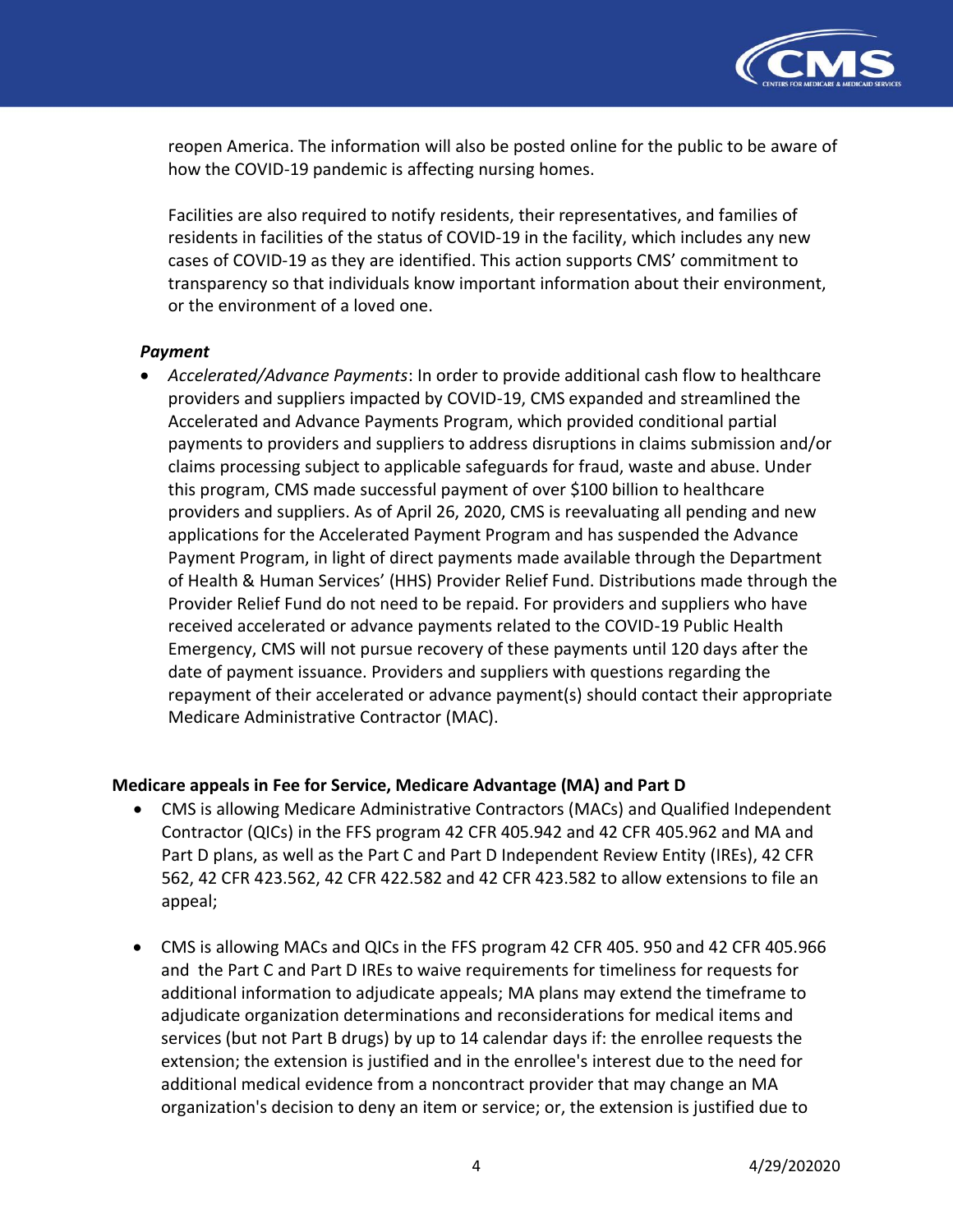

extraordinary, exigent, or other non-routine circumstances and is in the enrollee's interest 42 CFR § 422.568(b)(1)(i), § 422.572(b)(1) and § 422.590(f)(1);

- CMS is allowing MACs and QICs in the FFS program 42 C.F.R 405.910 and MA and Part D plans, as well as the Part C and Part D IREs to process an appeal even with incomplete Appointment of Representation forms 42 CFR § 422.561, 42 CFR § 423.560. However, any communications will only be sent to the beneficiary;
- CMS is allowing MACs and QICs in the FFS program 42 CFR 405. 950 and 42 CFR 405.966 and MA and Part D plans, as well as the Part C and Part D IREs to process requests for appeal that don't meet the required elements using information that is available 42 CFR § 422.562, 42 CFR § 423.562.
- CMS is allowing MACs and QICs in the FFS program 42 CFR 405. 950 and 42 CFR 405.966 and MA and Part D plans, as well as the Part C and Part D IREs, 42 CFR 422.562, 42 CFR 423.562 to utilize all flexibilities available in the appeal process as if good cause requirements are satisfied.

## *Cost Reporting*

• CMS is delaying the filing deadline of certain cost report due dates due to the COVID-19 outbreak; 42 CFR § 413.24(f)(2)(ii) allows this flexibility. CMS will delay the filing deadline of FYE 10/31/2019 cost reports due by March 31, 2020 and FYE 11/30/2019 cost reports due by April 30, 2020. The extended cost report due dates for these October and November FYEs will be June 30, 2020. CMS will also delay the filing deadline of the FYE 12/31/2019 cost reports due by May 31, 2020. The extended cost report due date for FYE 12/31/2019 will be July 31, 2020.

## *CMS Facility without Walls (Temporary Expansion Sites)*

• *Transfers of COVID -19 Patients*: A long term care (LTC) facility can temporarily transfer its COVID-19 positive resident(s) to another facility, such as a COVID-19 isolation and treatment location, with the provision of services "under arrangements." The transferring LTC facility need not issue a formal discharge in this situation, as it is still considered the provider and should bill Medicare normally for each day of care. The transferring LTC facility is then responsible for reimbursing the other provider that accepted its resident(s) during the emergency period. This is consistent with recent CDC guidance, and helps residents with COVID-19 by placing them into facilities that are prepared to care for them. It also helps residents without COVID-19 by placing them in facilities without other COVID-19 residents, thus helping to protect them from being infected.

If the LTC facility does not intend to provide services under arrangement, the COVID-19 isolation and treatment facility is the responsible entity for Medicare billing purposes. The SNF should follow the procedures described in 40.3.4 of the Medicare Claims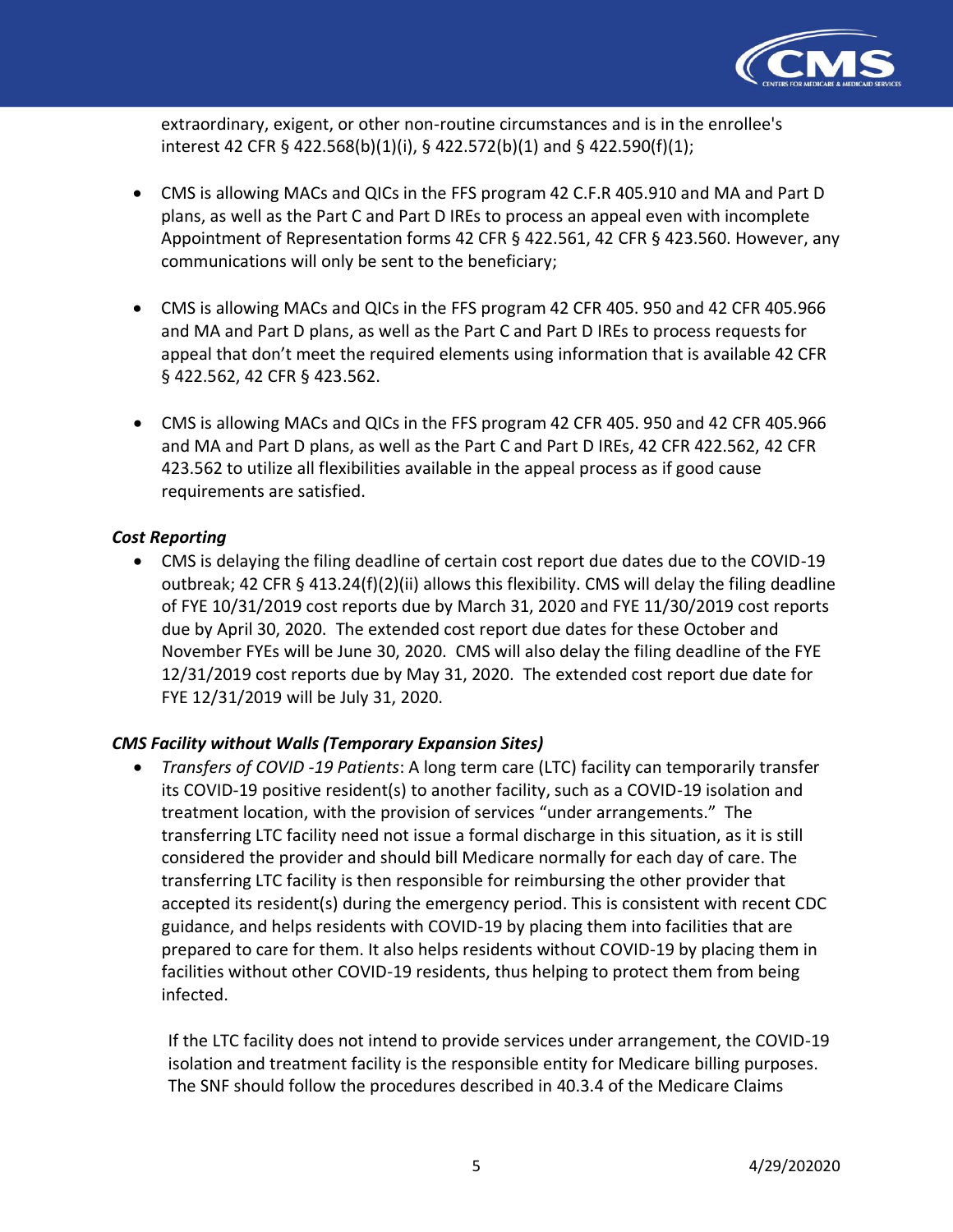

Processing Manual [\(https://www.cms.gov/Regulations-and-](https://www.cms.gov/Regulations-and-Guidance/Guidance/Manuals/Downloads/clm104c06.pdf)

[Guidance/Guidance/Manuals/Downloads/clm104c06.pdf\)](https://www.cms.gov/Regulations-and-Guidance/Guidance/Manuals/Downloads/clm104c06.pdf) to submit a discharge bill to Medicare. The COVID-19 isolation and treatment facility should then bill Medicare appropriately for the type of care it is providing for the beneficiary. If the COVID-19 isolation and treatment facility is not yet an enrolled provider, the facility should enroll through the provider enrollment hotline for the Medicare Administrative Contractor that services their geographic area to establish temporary Medicare billing privileges.

- *Resident Transfer and Discharge:* CMS is waiving requirements in 42 CFR 483.10(c)(5); 483.15(c)(3), (c)(4)(ii), (c)(5)(i) and (iv), (c)(9), and (d); and § 483.21(a)(1)(i), (a)(2)(i), and (b) (2)(i) (with some exceptions noted below) to allow a long term care facility to transfer or discharge residents to another LTC facility solely for the following cohorting purposes:
	- 1. Transferring residents with symptoms of a respiratory infection or confirmed diagnosis of COVID-19 to another facility that agrees to accept each specific resident, and is dedicated to the care of such residents;
	- 2. Transferring residents without symptoms of a respiratory infection or confirmed to not have COVID-19 to another facility that agrees to accept each specific resident, and is dedicated to the care of such residents to prevent them from acquiring COVID-19, as well as providing treatment or therapy for other conditions as required by the resident's plan of care; or
	- 3. Transferring residents without symptoms of a respiratory infection to another facility that agrees to accept each specific resident to observe for any signs or symptoms of a respiratory infection over 14 days.

Exceptions:

- o These requirements are **only** waived in cases where the transferring facility receives confirmation that the receiving facility agrees to accept the resident to be transferred or discharged. Confirmation may be in writing or verbal. If verbal, the transferring facility needs to document the date, time, and person that the receiving facility communicated agreement.
- o In § 483.10, we are only waiving the requirement, under § 483.10(c)(5), that a facility provide advance notification of options relating to the transfer or discharge to another facility. Otherwise, all requirements related to § 483.10 continue to apply. Similarly, in § 483.15, we are only waiving the requirement, under § 483.15(c)(3), (c)(4)(ii), (c)(5)(i) and (iv), and (d), for the written notice of transfer or discharge to be provided before the transfer or discharge. This notice must be provided as soon as practicable.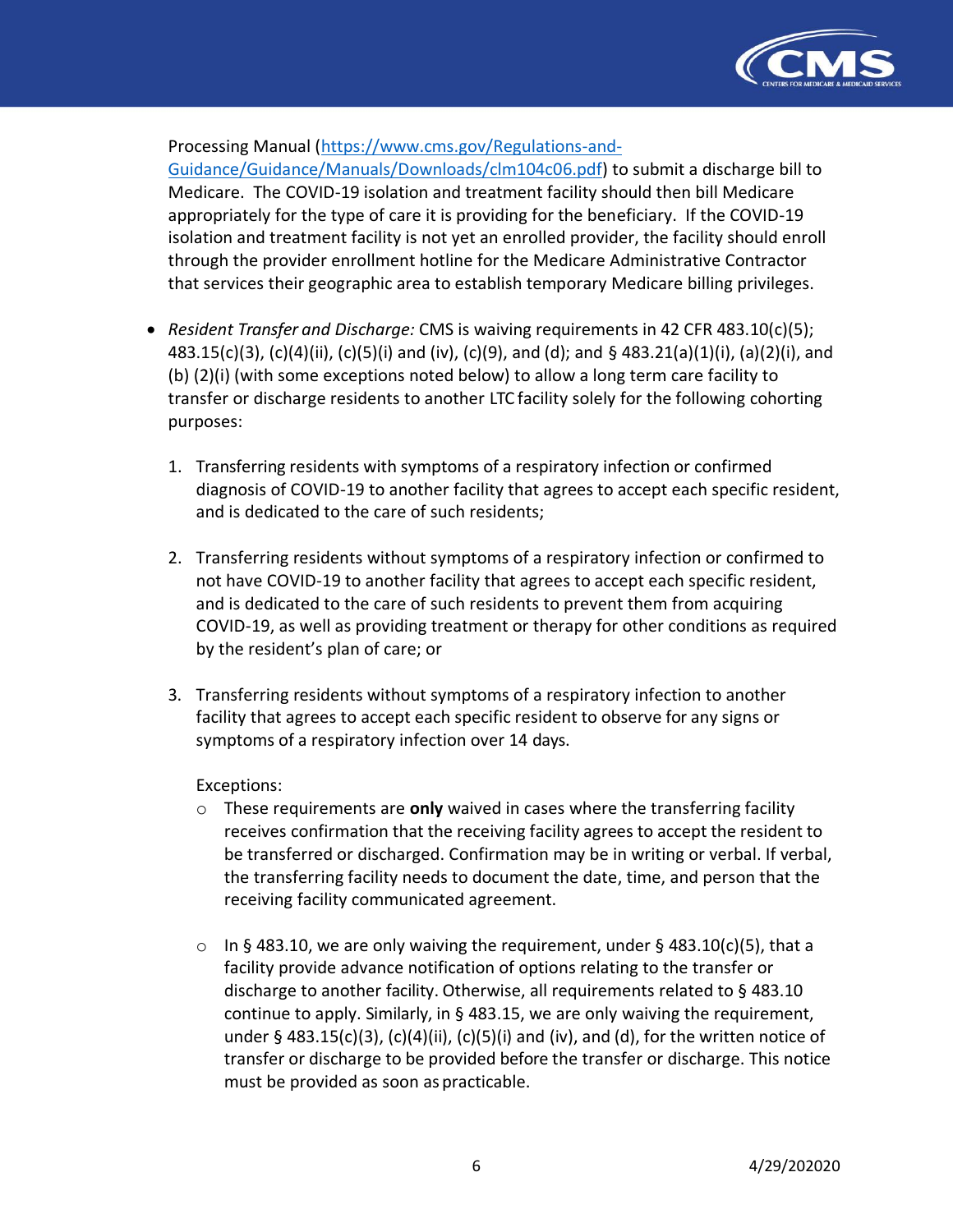

- $\circ$  In § 483.21, we are only waiving the timeframes for certain care planning requirements for residents who are transferred or discharged for the purposes explained in 1–3 above. Receiving facilities should complete the required care plans as soon aspracticable, and we expect receiving facilities to review and use the care plans for residents from the transferring facility, and adjust as necessary to protect the health and safety of the residents they apply to.
- $\circ$  These requirements are also waived when the transferring residents to another facility, such as a COVID-19 isolation and treatment location, with the provision of services "under arrangements," as long as it is not inconsistent with a state's emergency preparedness or pandemic plan, or as directed by the local or state health department. In these cases, the transferring LTC facility need not issue a formal discharge, as it is still considered the resident's provider and should bill Medicare normally for each day of care. The transferring LTC facility is then responsible for reimbursing the other provider that accepted its resident(s) during the emergency period.
- $\circ$  If the LTC facility does not intend to provide services under arrangement, the COVID-19 isolation and treatment facility is the responsible entity for Medicare billing purposes. The LTC facility should follow the procedures described in 40.3.4 of the Medicare Claims Processing Manual (https://www.cms.gov/Regulations-and-[Guidance/Guidance/Manuals/Downloads/clm104c06.pdf\)](https://www.cms.gov/Regulations-and-Guidance/Guidance/Manuals/Downloads/clm104c06.pdf) to submit a discharge bill to Medicare. The COVID-19 isolation and treatment facility should then bill Medicare appropriately for the type of care it is providing for the beneficiary. If the COVID-19 isolation and treatment facility is not yet an enrolled provider, the facility should enroll through the provider enrollment hotline for the Medicare Administrative Contractor that services their geographic area to establish temporary Medicare billing privileges.

We remind LTC facilities that they are responsible for ensuring that any transfers (either within a facility, or to another facility) are conducted in a safe and orderly manner, and that each resident's health and safety is protected. We also remind states that under 42 CFR 488.426(a)(1), in an emergency, the State has the authority to transfer Medicaid and Medicare residents to another facility.

• *Resident Roommates and Grouping:* CMS is waiving the requirements in 42 CFR 483.10(e)(5), (6), and (7) solely for the purposes of grouping or cohorting residents with respiratory illness symptoms and/or residents with a confirmed diagnosis of COVID-19, and separating them from residents who are asymptomatic or tested negative for COVID-19. This action waives a facility's requirements, under 42 CFR 483.10, to provide for a resident to share a room with his or her roommate of choice in certain circumstances, to provide notice and rationale for changing a resident'sroom, and to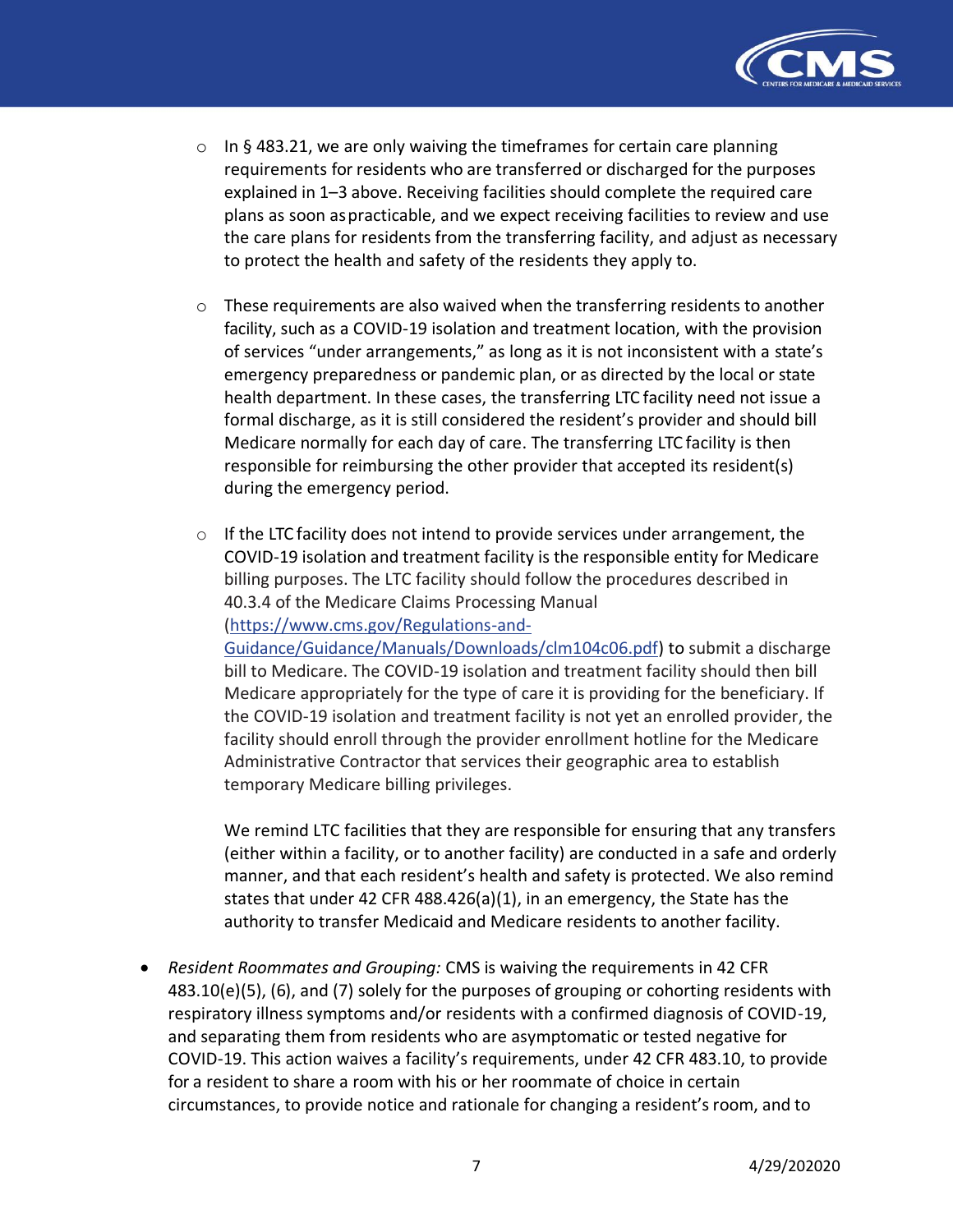

provide for a resident's refusal a transfer to another room in the facility. This aligns with CDC guidance to preferably place residents in locations designed to care for COVID-19 residents, to prevent the transmission of COVID-19 to other residents.

• *Inspection, Testing & Maintenance (ITM) under the Physical Environment Conditions of Participation***:** CMS is waiving certain physical environment requirements for Hospitals, CAHs, inpatient hospice, ICF/IIDs, and SNFs/NFs to reduce disruption of patient care and potential exposure/transmission of COVID-19. The physical environment regulations require that facilities and equipment be maintained to ensure an acceptable level of safety and quality. CMS will permit facilities to adjust scheduled inspection, testing and maintenance (ITM) frequencies and activities for facility and medical equipment.

## *Specific Physical Environment Waiver Information:*

- $\circ$  42 CFR §482.41(d) for hospitals, §485.623(b) for CAH, §418.110(c)(2)(iv) for inpatient hospice, §483.470(j) for ICF/IID; and §483.90 for SNFs/NFs all require these facilities and their equipment to be maintained to ensure an acceptable level of safety and quality. CMS is temporarily modifying these requirements to the extent necessary to permit these facilities to adjust scheduled inspection, testing and maintenance (ITM) frequencies and activities for facility and medical equipment.
- $\circ$  42 CFR §482.41(b)(1)(i) and (c) for hospitals, §485.623(c)(1)(i) and (d) for CAHs, §482.41(d)(1)(i) and (e) for inpatient hospices, §483.470(j)(1)(i) and (5)(v) for ICF/IIDs, and §483.90(a)(1)(i) and (b) for SNFs/NFs require these facilities to be in compliance with the Life Safety Code (LSC) and Health Care Facilities Code (HCFC). CMS is temporarily modifying these provisions to the extent necessary to permit these facilities to adjust scheduled ITM frequencies and activities required by the LSC and HCFC. The following LSC and HCFC ITM are considered critical are not included in this waiver:
	- Sprinkler system monthly electric motor-driven and weekly diesel engine-driven fire pump testing.
	- Portable fire extinguisher monthly inspection.
	- Elevators with firefighters' emergency operations monthly testing.
	- Emergency generator 30 continuous minute monthly testing and associated transfer switch monthly testing.
	- Means of egress daily inspection in areas that have undergone construction, repair, alterations or additions to ensure its ability to be used instantly in case of emergency.
- $\circ$  42 CFR §482.41(b)(9) for hospitals, §485.623(c)(7) for CAHs, §418.110(d)(6) for inpatient hospices, §483.470(e)(1)(i) for ICF/IIDs, and §483.90(a)(7) for SNFs/NFs require these facilities to have an outside window or outside door in every sleeping room. CMS will permit a waiver of these outside window and outside door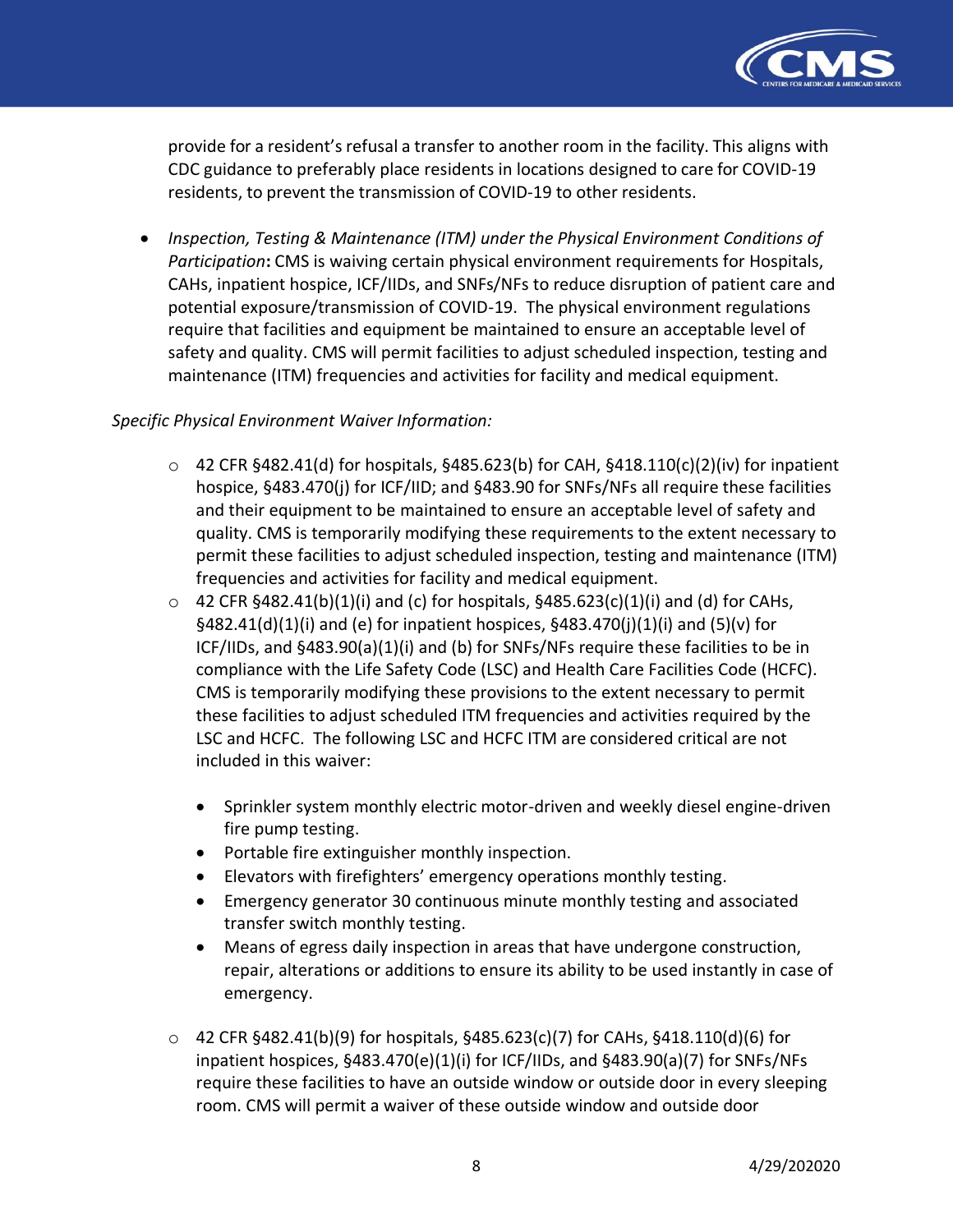

requirements to permit these providers to utilize facility and non-facility space that is not normally used for patient care to be utilized for temporary patient care or quarantine.

## *Workforce*

- *Physician Services:* CMS is providing relief to long-term care facilities related to provision of physician services through the following actions:
	- o *Physician Delegation of Tasks in SNFs:* 42 CFR 483.30(e)(4). CMS is waiving the requirement in § 483.30(e)(4) that prevents a physician from delegating a task when the regulations specify that the physician must perform it personally. This waiver gives physicians the ability to delegate any tasks to a physician assistant, nurse practitioner, or clinical nurse specialist who meets the applicable definition in 42 CFR 491.2 or, in the case of a clinical nurse specialist, is licensed as such by the State and is acting within the scope of practice laws as defined by State law. We are temporarily modifying this regulation to specify that any task delegated under this waiver must continue to be under the supervision of the physician. This waiver does not include the provision of  $\S$  483.30(e)(4) that prohibits a physician from delegating a task when the delegation is prohibited under State law or by the facility's own policy.
	- o *Physician Visits:* 42 CFR 483.30(c)(3). CMS is waiving the requirement at §  $483.30(c)(3)$  that all required physician visits (not already exempted in § 483.30(c)(4) and (f)) must be made by the physician personally. We are modifying this provision to permit physicians to delegate any required physician visit to a nurse practitioner (NPs), physician assistant, or clinical nurse specialist who is not an employee of the facility, who is working in collaboration with a physician, and who is licensed by the State and performing within the state's scope of practice laws.
	- o *Note to Facilities:* These actions will assist in potential staffing shortages, maximize the use of medical personnel, and protect the health and safety of residents during the PHE. We note that we are not waiving the requirements for the frequency of required physician visits at  $\S$  483.30(c)(1). As set out above, we have only modified the requirement to allow for the requirement to be met by an NP, physician assistant, or clinical nurse specialist, and via telehealth or other remote communication options, as appropriate. In addition, we note that we are not waiving our requirements for physician supervision in § 483.30(a)(1), and the requirement at § 483.30(d)(3) for the facility to provide or arrange for the provision of physician services 24 hours a day, in case of an emergency. It is important that the physician be available for consultation regarding a resident's care.
- *Training and Certification of Nurse Aides:* CMS is waiving the requirements at 42 CFR §483.35(d), (except for 42 CFR §483.35(d)(1)(i)), which require that a SNF and NF may